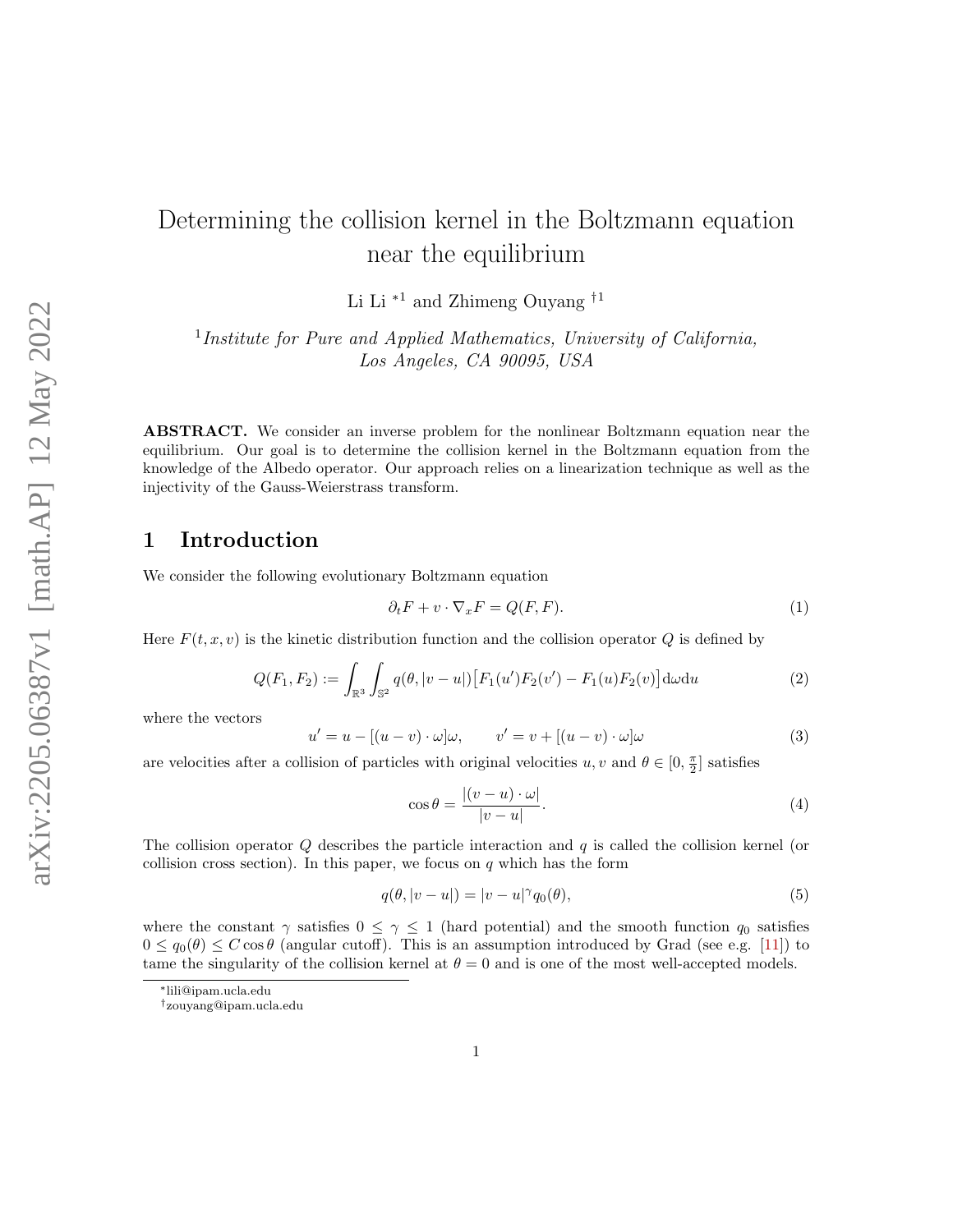To formulate our inverse problem, we consider the initial (in-flow) boundary value problem

<span id="page-1-0"></span>
$$
\begin{cases}\n\partial_t F + v \cdot \nabla_x F = Q(F, F) & \mathbb{R}_+ \times \Omega \times \mathbb{R}^3 \\
F = G & \mathbb{R}_+ \times \Gamma_- \\
F(0, x, v) = \mu & \Omega \times \mathbb{R}^3\n\end{cases}
$$
\n(6)

and we formally define the Albedo operator

<span id="page-1-1"></span>
$$
\mathcal{A}: G \to F|_{\mathbb{R}_+ \times \Gamma_+}.\tag{7}
$$

Here the Gaussian function (normalized Maxwellian)  $\mu$  is defined by

$$
\mu(v) := e^{-|v|^2},\tag{8}
$$

 $\mathbb{R}_+ := \{t : t > 0\},\Omega$  is a bounded, strictly convex domain with smooth boundary and

$$
\Gamma_{\pm} := \left\{ (x, v) \in \partial \Omega \times \mathbb{R}^3 : \pm n(x) \cdot v > 0 \right\}
$$

where  $n(x)$  is the unit outer normal to  $\partial\Omega$  at  $x \in \partial\Omega$ .

We will see that  $(6)$  is well-posed for continuous G which is a small perturbation around the equilibrium  $\mu$  so [\(7\)](#page-1-1) is well-defined for such G. The following theorem is our main result.

<span id="page-1-2"></span>**Theorem 1.1.** Let  $\mathcal{A}^{(1)}, \mathcal{A}^{(2)}$  be the Albedo operators corresponding to the collision kernels  $q^{(1)}, q^{(2)}$ satisfying [\(5\)](#page-0-0) and an additional symmetric assumption. Suppose  $\mathcal{A}^{(1)} = \mathcal{A}^{(2)}$ . Then  $q^{(1)} = q^{(2)}$ .

We will provide a precise statement of the main theorem in Section 4 after we introduce more definitions and notations in later sections.

### 1.1 Connection with earlier literature

So far there have been many contributions in the mathematical study of different aspects of the forward problem for the Boltzmann equation. See e.g. [\[4,](#page-9-1) [5,](#page-9-2) [10,](#page-9-3) [23\]](#page-10-0). In the regime of bounded domains with physical boundary conditions, the Boltzmann equation with angular cutoff has been proved by Guo to be globally well-posed and stable for small data near the Maxwellian equilibrium state for all four basic types of boundary conditions (see [\[13\]](#page-10-1)). Other related results can be found in [\[12,](#page-10-2) [21,](#page-10-3) [8\]](#page-9-4). On the other hand, the global well-posedness in bounded domains for the model without angular cutoff and for general solutions that are far from equilibrium (e.g. near vacuum) are completely open.

Inverse problems for linear transport equations have been extensively studied as well. We refer readers to [\[1\]](#page-9-5) for a survey on this topic. The inverse problem is to determine optical parameters from the knowledge of the Albedo operator associated with the linear Boltzmann equation (radiative transfer equation). Based on the singular decomposition of the Albedo operator, uniqueness results for inverse problems for the linear evolutionary Boltzmann equation have been obtained in [\[6\]](#page-9-6). The stationary case has been studied in [\[7\]](#page-9-7) and the related stability estimates have been obtained (see e.g. [\[16,](#page-10-4) [25\]](#page-10-5)).

Fewer uniqueness results for inverse problems for the nonlinear Boltzmann equation have been obtained yet. An inverse problem for the nonlinear relativistic Boltzmann equation was studied in [\[2\]](#page-9-8), where the authors showed that the Lorentzian spacetime can be determined from the associated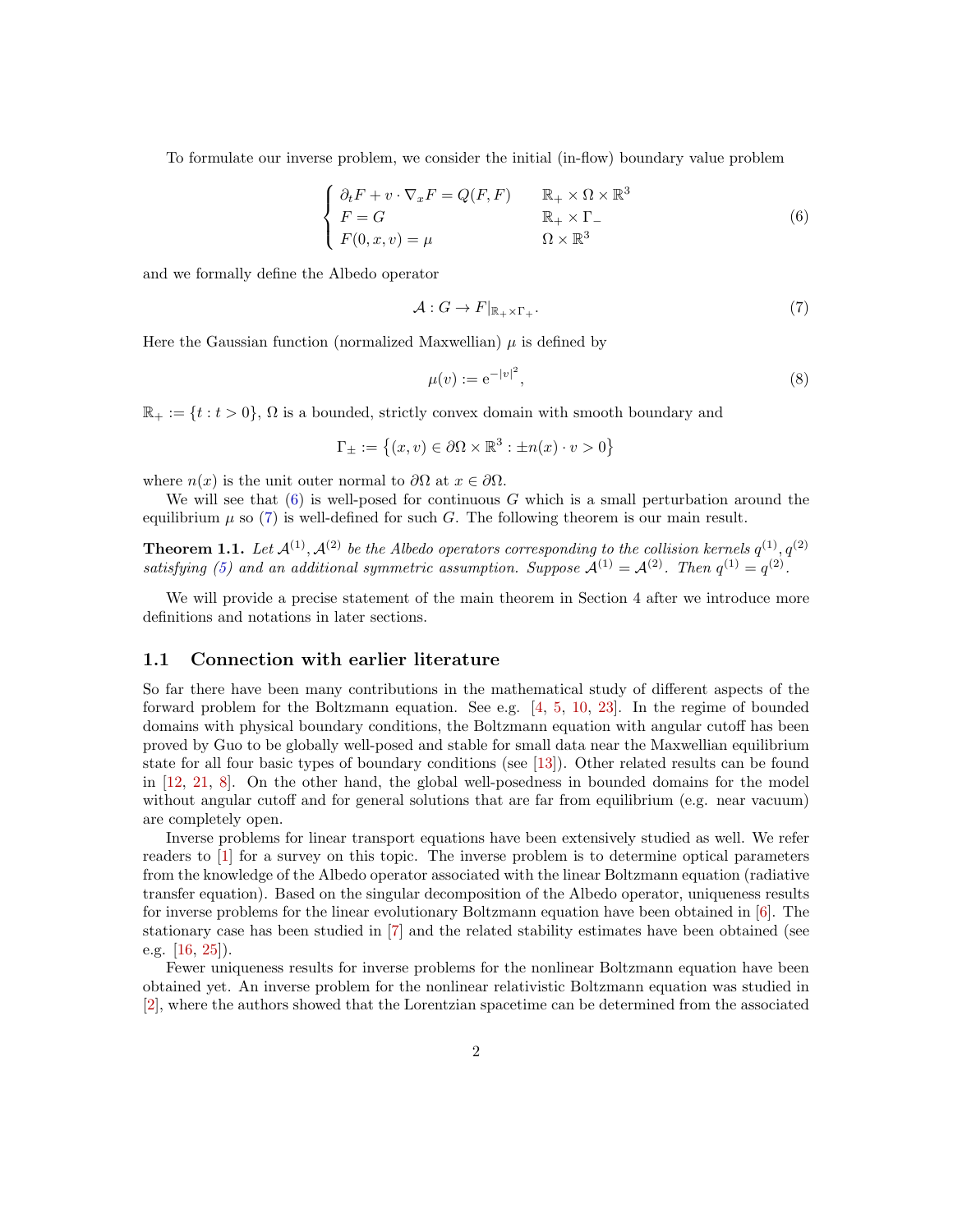source-to-solution map up to an isometry for a fixed collision kernel. For determining the collision kernel, a more related work is [\[17\]](#page-10-6). In [\[17\]](#page-10-6), the authors studied an inverse problem for the nonlinear stationary Boltzmann equation near the vacuum. They proved that the collision kernel can be determined from the associated Albedo operator under appropriate assumptions. Compared with our q in  $(5)$ , the collision kernel studied in [\[17\]](#page-10-6) has a more general form. The main restriction in [\[17\]](#page-10-6) is the strong  $L^1$  bound condition (see (1.5) in [\[17\]](#page-10-6)), which excludes the most classical hard sphere case

<span id="page-2-2"></span>
$$
q(\theta, |v - u|) = c|v - u|\cos\theta \tag{9}
$$

(a special case of  $(5)$ ) arsing in the kinetic theory. We mention that the arguments in both [\[2\]](#page-9-8) and [\[17\]](#page-10-6) depend on the higher order multiple-fold linearization method introduced in [\[15\]](#page-10-7). This method has wide applications in solving inverse problems for nonlinear equations. See e.g. [\[9,](#page-9-9) [14,](#page-10-8) [18,](#page-10-9) [19,](#page-10-10) [20,](#page-10-11) [22\]](#page-10-12).

Instead of the multiple-fold linearization method, a first order linearization method will be applied in this paper. This enables us to relate our problem to the one studied in [\[6\]](#page-9-6). The key point is that the information of the collision kernel in the nonlinear equation is encoded in the parameters in the associated linear equation. Thus we will be able to determine the collision kernel once we apply the uniqueness result in [\[6\]](#page-9-6) to determine the parameters.

### 1.2 Organization

The rest of this paper is organized in the following way. For later use, we will review some basic theories of the linear transport equation and the nonlinear Boltzmann equation near the equilibrium in Section [2.](#page-2-0) Based on the arguments in [\[13\]](#page-10-1), we will show the well-posedness of the forward problem and relate our nonlinear problem to the linear one studied in  $[6]$  in Section [3.](#page-4-0) In section [4,](#page-7-0) we will first determine the parameters in the linear equation based on the result in  $[6]$ . Then we will explicitly present our main theorem and further determine the collision kernel based on the injectivity of the Gauss-Weierstrass transform.

Acknowledgements. L.L. and Z.O. are partly supported by the Simons Foundation. L.L. would like to thank Professor Gunther Uhlmann for helpful discussions.

## <span id="page-2-0"></span>2 Preliminaries

### <span id="page-2-1"></span>2.1 Linear transport equation

Let  $\nu(v)$  be a positive function such that  $\nu h_0 \in L^1(\Omega \times \mathbb{R}^3)$  for any continuous  $h_0$  compactly supported in  $\Omega \times \mathbb{R}^3$ . Let K be a bounded linear integral operator on  $L^1(\Omega \times \mathbb{R}^3)$  corresponding to a positive symmetric kernel  $k(v, v')$ , i.e.

$$
(Kh_0)(x,v') = \int_{\mathbb{R}^3} k(v,v')h_0(x,v) dv.
$$

It is known that the semigroup  $U_j(t)$ :  $h_0 \to h$   $(j = 0, 1, 2)$  associated with

$$
\begin{cases}\n\partial_t h + v \cdot \nabla_x h + L_j h = 0 & \mathbb{R}_+ \times \Omega \times \mathbb{R}^3 \\
h = 0 & \mathbb{R}_+ \times \Gamma_- \\
h(0, x, v) = h_0 & \Omega \times \mathbb{R}^3\n\end{cases}
$$
\n(10)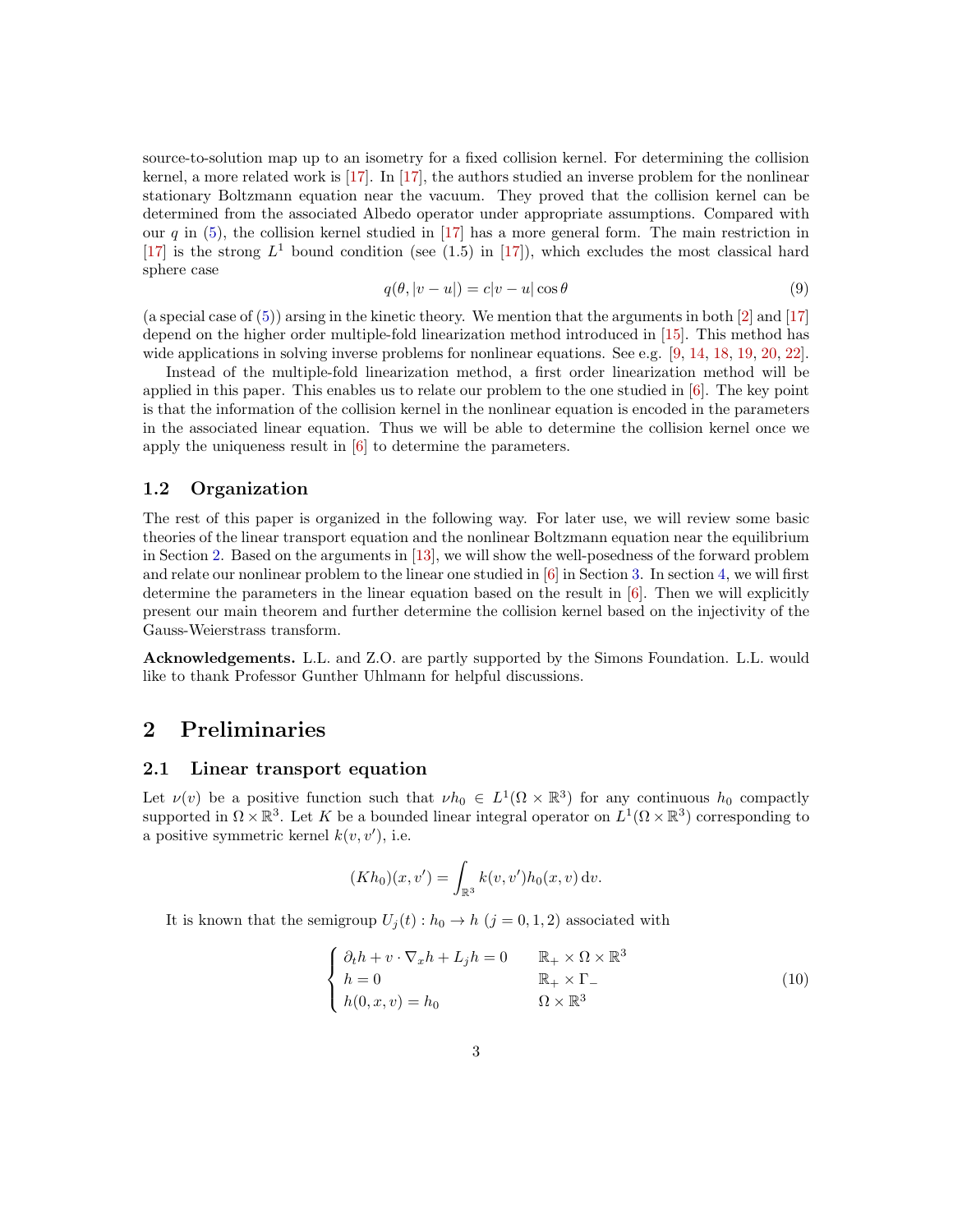is strongly continuous on  $L^1(\Omega \times \mathbb{R}^3)$  where we define

$$
L_0 := 0,
$$
  $L_1 h_0 := \nu h_0,$   $L_2 := L_1 - K.$ 

(In fact this holds for more general position-dependent  $\nu, k$ . See e.g. [\[24,](#page-10-13) Theorem 1].) Clearly,

$$
U_1(t)h_0 = 1_{t \le \tau_-(x,v)} e^{-\nu(v)t} h_0(x - tv, v) = e^{-\nu(v)t} U_0(t)h_0,
$$

where  $\tau_-\$  is the exit time function defined by

$$
\tau_{-}(x,v) := \sup \{ t \ge 0 : x - tv \in \Omega \},\tag{11}
$$

and by Duhamel's principle we have

$$
U_2(t) = U_1(t) + \int_0^t U_2(t-s)KU_1(s) \,ds.
$$

Let  $G_-(t) : g \to h$  denote the solution operator associated with

$$
\begin{cases}\n\partial_t h + v \cdot \nabla_x h + L_1 h = 0 & \mathbb{R}_+ \times \Omega \times \mathbb{R}^3 \\
h = g & \mathbb{R}_+ \times \Gamma_- \\
h(0, x, v) = 0 & \Omega \times \mathbb{R}^3.\n\end{cases}
$$
\n(12)

We have

$$
G_{-}(t)g = e^{-\nu(v)\tau_{-}(x,v)}g(t-\tau_{-}(x,v),x-\tau_{-}(x,v)v,v).
$$

(We define  $g(t) := 0$  for  $t \leq 0$ .) It is known that

$$
\sup_{t} \|G_{-}(t)g\|_{L^{1}(\Omega \times \mathbb{R}^{3})} \le \|g\|_{L^{1}(\mathbb{R}_{+} \times \Gamma_{-},\,]n(x) \cdot v | \mathrm{d}t \mathrm{d}\sigma(x) \mathrm{d}v)} \tag{13}
$$

where  $d\sigma$  is the standard surface measure on  $\partial\Omega$ . (See e.g. (5.5) in [\[6\]](#page-9-6).) By Duhamel's principle, we know that the solution of

$$
\begin{cases}\n\partial_t h + v \cdot \nabla_x h + L_2 h = 0 & \mathbb{R}_+ \times \Omega \times \mathbb{R}^3 \\
h = g & \mathbb{R}_+ \times \Gamma_- \\
h(0, x, v) = 0 & \Omega \times \mathbb{R}^3\n\end{cases}
$$
\n(14)

is given by the formula

$$
h = G_{-}(t)g + \int_{0}^{t} U_{2}(s)KG_{-}(t-s)g ds
$$
\n
$$
= G_{-}(t)g + \int_{0}^{t} U_{1}(s)KG_{-}(t-s)g ds + \int_{0}^{t} \int_{0}^{s_{2}} U_{2}(t-s_{2})KU_{1}(s_{1})KG_{-}(s_{2}-s_{1})g ds_{1}ds_{2}.
$$
\n(15)

### <span id="page-3-1"></span>2.2 Boltzmann equation near the equilibrium

All materials in this subsection can be found in Chapter 3 in [\[10\]](#page-9-3).

By making the substitutions

<span id="page-3-0"></span>
$$
F = \mu + \mu^{\frac{1}{2}} f, \qquad G = \mu + \mu^{\frac{1}{2}} g,\tag{16}
$$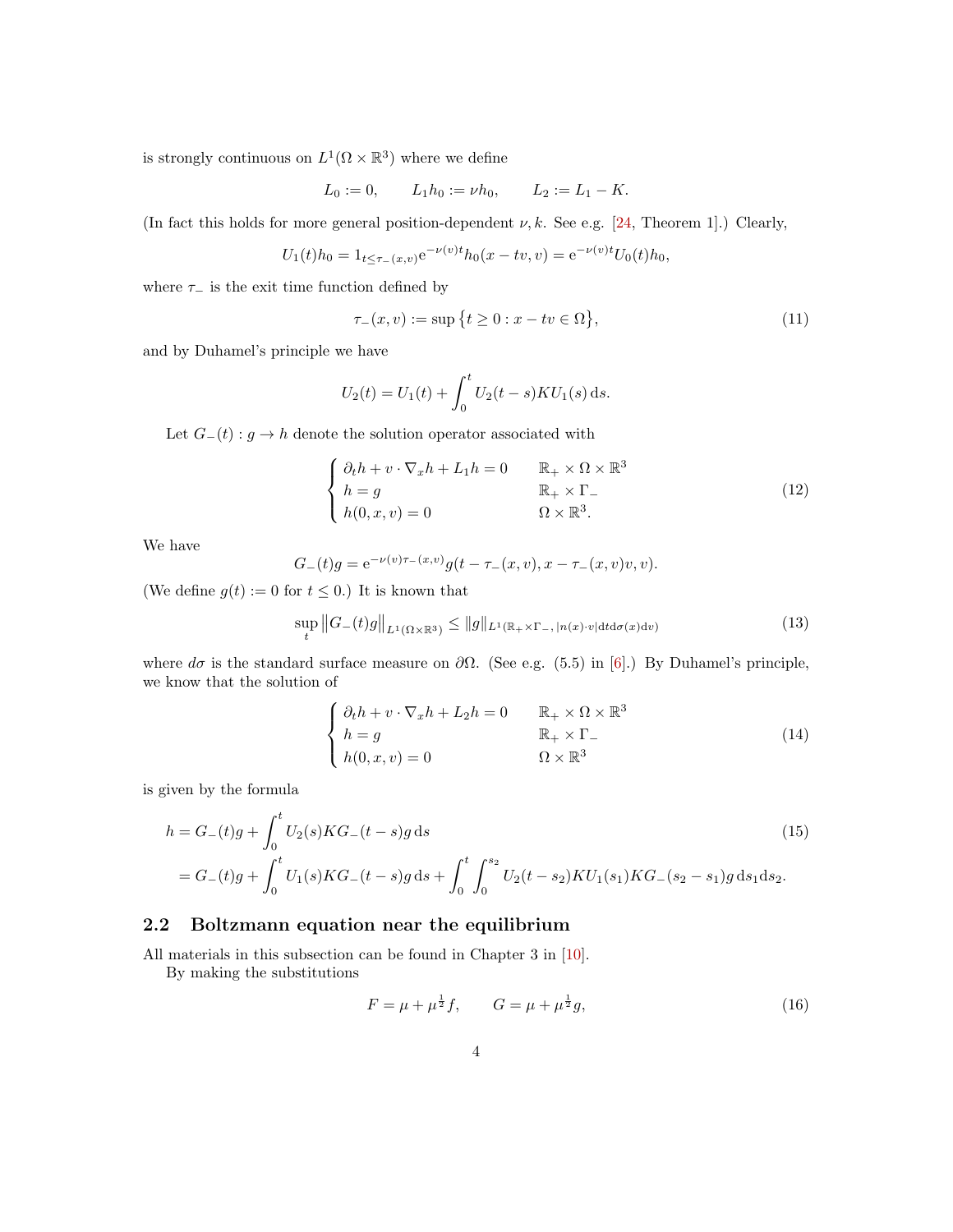we can write  $(6)$  as

<span id="page-4-1"></span>
$$
\begin{cases}\n\partial_t f + v \cdot \nabla_x f + Lf = \Gamma(f, f) & \mathbb{R}_+ \times \Omega \times \mathbb{R}^3 \\
f = g & \mathbb{R}_+ \times \Gamma_- \\
f(0, x, v) = 0 & \Omega \times \mathbb{R}^3,\n\end{cases}
$$
\n(17)

where

$$
\Gamma(f, f) = \mu^{-\frac{1}{2}} Q(\mu^{\frac{1}{2}} f, \mu^{\frac{1}{2}} f), \tag{18}
$$

and the linearized Boltzmann operator L has the form  $L = \nu - K$ . Here the function  $\nu(v)$  is the collision frequency and K has the form  $K = K_2 - K_1$  where  $K_1, K_2$  are the linear integral operators corresponding to the kernels  $k_1, k_2$ . It is known that

<span id="page-4-5"></span>
$$
\nu(v) = \int_{\mathbb{R}^3} \int_{\mathbb{S}^2} q(\theta, |v - u|) \mu(u) \, d\omega du,
$$
\n(19)

<span id="page-4-6"></span>
$$
k_1(u,v) = \mu^{\frac{1}{2}}(u)\mu^{\frac{1}{2}}(v)\int_{\mathbb{S}^2} q(\theta, |v-u|) \,d\omega,
$$
\n(20)

<span id="page-4-7"></span>
$$
k_2(u,v) = \frac{2}{|u-v|^2} e^{-\frac{|u-v|^2}{4}} \int_{y \in \Pi} e^{-|y+\zeta|^2} \tilde{q}(|u-v|,|y|) d\Pi
$$
 (21)

where

$$
\zeta = \frac{1}{2}(v+u), \qquad \Pi = \{y : y \cdot (u-v) = 0\}
$$
\n(22)

and the function  $\tilde{q}(\cdot, \cdot)$  is defined by

<span id="page-4-4"></span>
$$
\tilde{q}(\rho\cos\theta,\rho\sin\theta) := \frac{\tilde{B}(\theta,\rho)}{\sin\theta}, \quad \tilde{B}(\theta,\rho) = \frac{1}{2}[B(\theta,\rho) + B(\frac{\pi}{2} - \theta,\rho)], \quad B(\theta,\rho) = q(\theta,\rho)\sin\theta. \tag{23}
$$

# <span id="page-4-0"></span>3 Well-posedness and linearization

### <span id="page-4-3"></span>3.1 Well-posedness

In order to establish well-posedness for the forward problem via the  $L^{\infty}$  framework, we introduce a weight function which has the form

$$
w(v) = (1 + c|v|^2)^m, \qquad c > 0, \ m \in \mathbb{R}
$$
 (24)

satisfying  $w^{-2}(1+|v|)^3 \in L^1(\mathbb{R}^3)$  (see Subsection 1.3 in [\[13\]](#page-10-1)). By making the substitutions

$$
\tilde{f} = wf, \qquad \tilde{g} = wg
$$

in  $(17)$ , we can further write  $(6)$  as

<span id="page-4-2"></span>
$$
\begin{cases}\n\partial_t \tilde{f} + v \cdot \nabla_x \tilde{f} + \tilde{L}\tilde{f} = \tilde{\Gamma}(\tilde{f}, \tilde{f}) & \mathbb{R}_+ \times \Omega \times \mathbb{R}^3 \\
\tilde{f} = \tilde{g} & \mathbb{R}_+ \times \Gamma_- \\
\tilde{f}(0, x, v) = 0 & \Omega \times \mathbb{R}^3\n\end{cases}
$$
\n(25)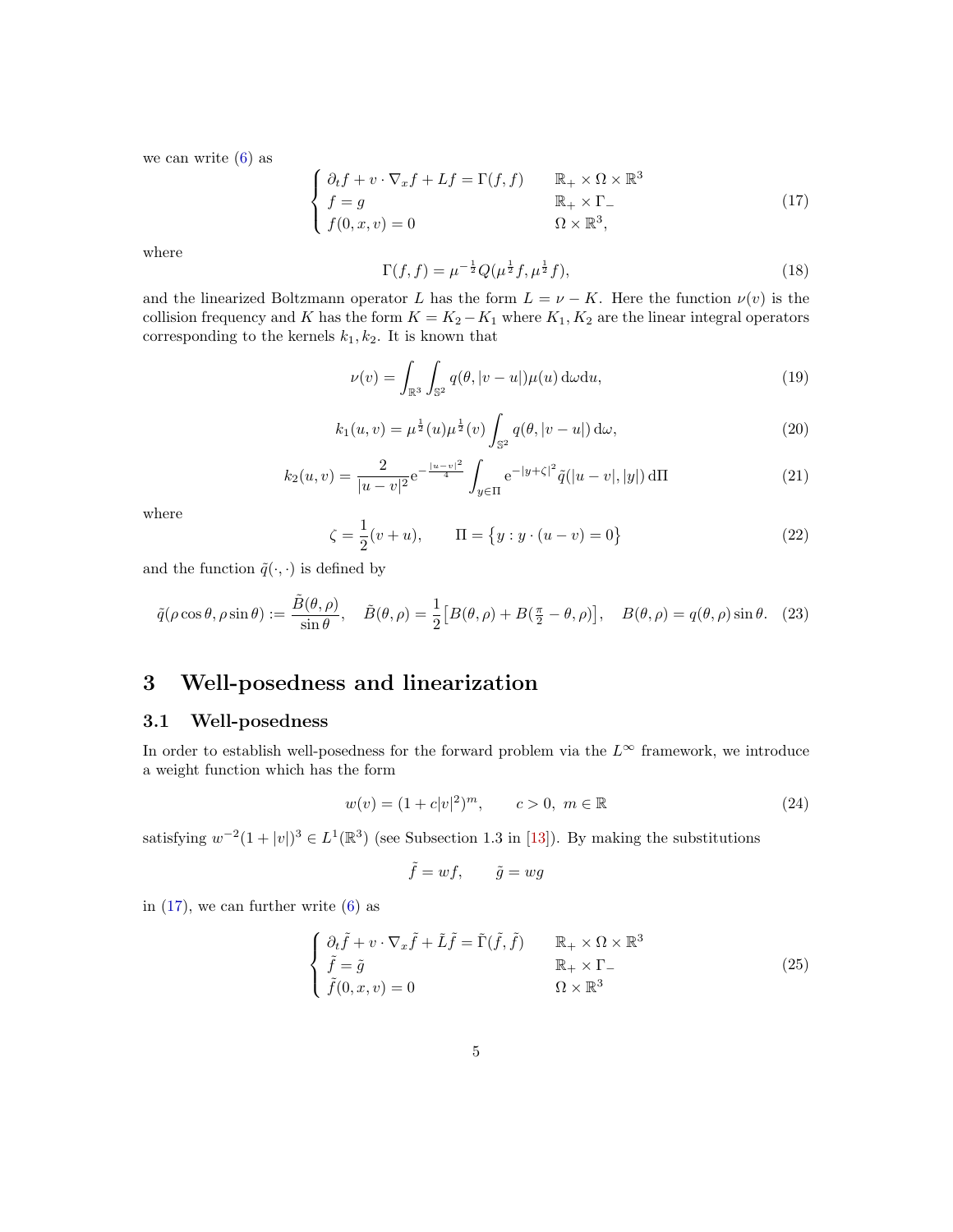where

<span id="page-5-0"></span>
$$
\tilde{L} := \nu - \tilde{K}, \qquad \tilde{K} := wK(\frac{\cdot}{w}), \tag{26}
$$

$$
\tilde{\Gamma}(\cdot,\cdot) := w\Gamma(\frac{\cdot}{w},\frac{\cdot}{w}).\tag{27}
$$

Based on [\[13,](#page-10-1) Theorem 1], we have the following well-posedness result for [\(25\)](#page-4-2).

<span id="page-5-5"></span>**Proposition 3.1.** For  $\tilde{g}$  with sufficiently small  $L^{\infty}$ -norm, [\(25\)](#page-4-2) has a unique solution  $\tilde{f}$  and

<span id="page-5-1"></span>
$$
\|\tilde{f}\|_{L^{\infty}} \le C \|\tilde{g}\|_{L^{\infty}}.\tag{28}
$$

Moreover, if  $\tilde{g}$  is continuous on  $[0, \infty) \times \Gamma_{-}$ , then  $\tilde{f}$  is continuous in  $[0, \infty) \times \{(\bar{\Omega} \times \mathbb{R}^3) \setminus \Gamma_0\}$ , where

$$
\Gamma_0 := \left\{ (x, v) \in \partial\Omega \times \mathbb{R}^3 : n(x) \cdot v = 0 \right\}.
$$
\n(29)

We remark that the  $L^{\infty}$  estimate above is an adaption from [\[13,](#page-10-1) Theorem 1] without time decay. Also, this continuity result for the in-flow boundary requires a strictly convex domain. Alternatively, if we make sense of the boundary restriction map using Ukai's trace theorem (see [\[23,](#page-10-0) Theorem 5.5.1]), then we may also work with non-convex domains and  $L^p$  boundary data.

Hence we know that the associated Albedo operator

<span id="page-5-4"></span>
$$
A: \tilde{g} \to \tilde{f}|_{\mathbb{R}_+ \times \Gamma_+}
$$
\n
$$
(30)
$$

is at least well-defined for small continuous  $\tilde{g}$ .

Clearly the knowledge of  $A$  is equivalent to the knowledge of  $A$  defined by [\(7\)](#page-1-1).

### 3.2 Linearization

Let  $\tilde{f}_{\epsilon}$  be the solution of

$$
\begin{cases}\n\partial_t \tilde{f} + v \cdot \nabla_x \tilde{f} + \tilde{L} \tilde{f} = \tilde{\Gamma}(\tilde{f}, \tilde{f}) & \mathbb{R}_+ \times \Omega \times \mathbb{R}^3 \\
\tilde{f} = \epsilon \tilde{g} & \mathbb{R}_+ \times \Gamma_- \\
\tilde{f}(0, x, v) = 0 & \Omega \times \mathbb{R}^3\n\end{cases}
$$
\n(31)

for small  $\epsilon$  and continuous  $\tilde{g}$ . Consider the linear problem

<span id="page-5-2"></span>
$$
\begin{cases} \n\partial_t h + v \cdot \nabla_x h + \tilde{L} h = 0 & \mathbb{R}_+ \times \Omega \times \mathbb{R}^3 \\ \nh = \tilde{g} & \mathbb{R}_+ \times \Gamma_- \\ \nh(0, x, v) = 0 & \Omega \times \mathbb{R}^3. \n\end{cases} \tag{32}
$$

<span id="page-5-3"></span>**Proposition 3.2.**  $\frac{\tilde{f}_{\epsilon}}{\epsilon} \to h$  in  $L^{\infty}$ -norm as  $\epsilon \to 0$ .

*Proof.* Let  $h_{\epsilon} := \frac{\tilde{f}_{\epsilon}}{\epsilon} - h$ . Note that we have  $h_{\epsilon}(0) = 0$ ,  $h_{\epsilon}|_{\mathbb{R}_{+} \times \Gamma_{-}} = 0$  and

$$
\partial_t h_{\epsilon} + v \cdot \nabla_x h_{\epsilon} + \tilde{L} h_{\epsilon} = \frac{1}{\epsilon} \tilde{\Gamma}(\tilde{f}_{\epsilon}, \tilde{f}_{\epsilon}).
$$

We will show that  $h_{\epsilon} \to 0$  in  $L^{\infty}$ -norm as  $\epsilon \to 0$ .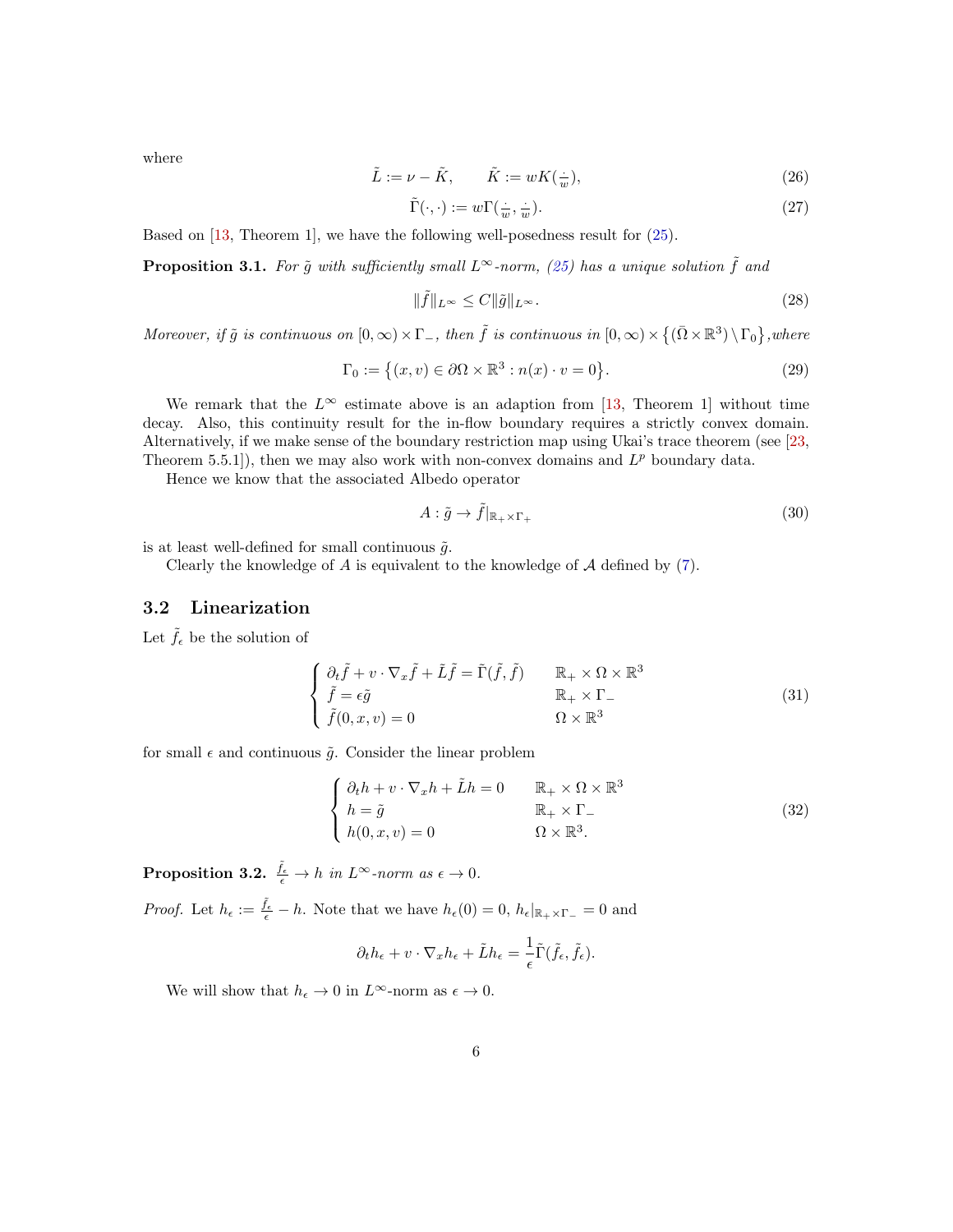Let  $\tilde{U}(t) : h_0 \to h \ (j = 0, 1, 2)$  denote the semigroup associated with

$$
\begin{cases} \n\partial_t h + v \cdot \nabla_x h + \tilde{L}h = 0 & \mathbb{R}_+ \times \Omega \times \mathbb{R}^3 \\ \nh = 0 & \mathbb{R}_+ \times \Gamma_- \\ \nh(0, x, v) = h_0 & \Omega \times \mathbb{R}^3. \n\end{cases} \tag{33}
$$

Let  $\tilde{k}$  be the kernel corresponding to the linear integral operator  $\tilde{K}$  in [\(26\)](#page-5-0). Based on the estimates (44), (45) in [\[13,](#page-10-1) Lemma 3] (these stronger estimates are mainly used to prove the weighted  $L^{\infty}$ bounds of solutions), we have

$$
\int_{\mathbb{R}^3} \tilde{k}(v, v') \, \mathrm{d}v \le C,\tag{34}
$$

which implies  $\tilde{K}$  is bounded on  $L^1(\Omega \times \mathbb{R}^3)$ . Based on results in Subsection [2.1](#page-2-1) and Duhamel's principle, we know that  $\tilde{U}(t)$  is strongly continuous on  $L^1(\Omega \times \mathbb{R}^3)$  and we have

$$
h_{\epsilon}(t) = \int_{0}^{t} \tilde{U}(t-s) \frac{1}{\epsilon} \tilde{\Gamma}(\tilde{f}_{\epsilon}, \tilde{f}_{\epsilon})(s) ds
$$
  
\n
$$
= \int_{0}^{t} U_{1}(t-s) \frac{1}{\epsilon} \tilde{\Gamma}(\tilde{f}_{\epsilon}, \tilde{f}_{\epsilon})(s) ds + \int_{0}^{t} \int_{s}^{t} U_{1}(t-s') \tilde{K} \tilde{U}(s'-s) \frac{1}{\epsilon} \tilde{\Gamma}(\tilde{f}_{\epsilon}, \tilde{f}_{\epsilon})(s) ds' ds.
$$
\n(35)

Based on the estimate  $(233)$  in [\[13\]](#page-10-1), we have

<span id="page-6-0"></span>
$$
\left| \int_0^t U_1(t-s) \frac{1}{\epsilon} \tilde{\Gamma}(\tilde{f}_{\epsilon}, \tilde{f}_{\epsilon})(s) \, ds \right| \le C \epsilon^{-1} \| \tilde{f}_{\epsilon} \|_{L^{\infty}}^2.
$$
 (36)

Based on the estimate  $(237)$  in [\[13\]](#page-10-1), we have

<span id="page-6-1"></span>
$$
\left| \int_0^t \int_s^t U_1(t-s') \tilde{K} \tilde{U}(s'-s) \frac{1}{\epsilon} \tilde{\Gamma}(\tilde{f}_{\epsilon}, \tilde{f}_{\epsilon})(s) \, \mathrm{d} s' \mathrm{d} s \right| \le C' \epsilon^{-1} \| \tilde{f}_{\epsilon} \|_{L^{\infty}}^2. \tag{37}
$$

Hence by  $(36)$ ,  $(37)$  and  $(28)$  we have

$$
||h_{\epsilon}||_{L^{\infty}} \leq C''\epsilon^{-1}||\tilde{f}_{\epsilon}||_{L^{\infty}}^2 \leq C''' \epsilon ||\tilde{g}||_{L^{\infty}}^2.
$$

Now we consider the Albedo operator

$$
A^{lin}: \tilde{g} \to h|_{\mathbb{R}_+ \times \Gamma_+}
$$
\n<sup>(38)</sup>

 $\Box$ 

associated with the linear problem [\(32\)](#page-5-2).

We take the restriction to  $\mathbb{R}_+ \times \Gamma_-$  in Proposition [3.2](#page-5-3) to obtain that

<span id="page-6-2"></span>
$$
\frac{1}{\epsilon}A(\epsilon \tilde{g}) \to A^{lin}\tilde{g}
$$
\n(39)

in  $L^{\infty}$ -norm as  $\epsilon \to 0$  for continuous  $\tilde{g}$  compactly supported in  $\mathbb{R}_+ \times \Gamma_-,$  which implies that  $A^{lin}$ is determined by A.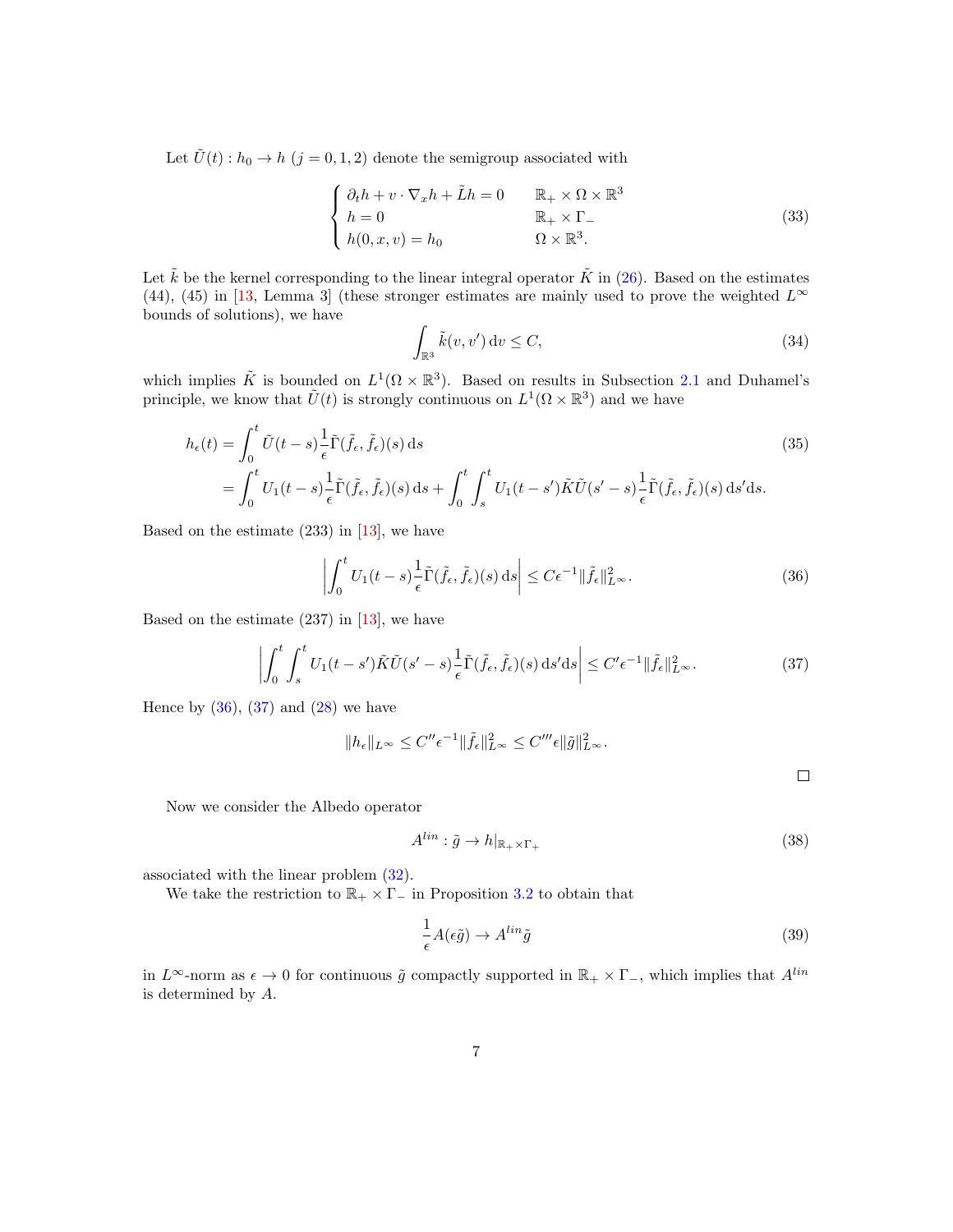### <span id="page-7-0"></span>4 Inverse problem

### 4.1 Determine the collision frequency and K

Based on the formula [\(15\)](#page-3-0), we have the following singular decomposition result for the Albedo operator  $A^{lin}$  associated with the linear problem [\(32\)](#page-5-2). See [\[6,](#page-9-6) Theorem 5.1].

**Proposition 4.1.** The Schwartz kernel of  $A^{lin}$  has the form  $\alpha(t-t',x,v,x',v')$ , i.e. formally

$$
(A^{lin}\tilde{g})(t,x,v) = \iint_{\Gamma_{-}} \int_{\mathbb{R}_{+}} \alpha(t-t',x,v,x',v')\tilde{g}(t',x',v') dt' d\sigma(x')dv'.
$$

We have the decomposition  $\alpha = \alpha_0 + \alpha_1 + \alpha_2$  where

$$
\alpha_j = \alpha_j(\tau, x, v, x', v'), \qquad (x, v) \in \Gamma_+, \ (x', v') \in \Gamma_-,
$$
  

$$
\alpha_0 = e^{-\nu(v)\tau - (x, v)} \delta_{\{x - \tau_-(x, v)v\}}(x') \delta(v - v') \delta_1(\tau - \tau_-(x, v)),
$$

 $\alpha_1 = \int^{\tau_-(x,v)}$ 0  $e^{-\nu(v)s}e^{-\nu(v')\tau_-(x-sv,v')} \delta_1(\tau-s-\tau_-(x-sv,v'))\tilde{k}(v,v')\delta_{\{x-sv-\tau_-(x-sv,v')v'\}}(x')\,ds,$ 

and  $\alpha_2$  satisfies

$$
|n(x') \cdot v'|^{-1} \alpha_2 \in L^{\infty}(\Gamma_{-}; L^{1}_{loc}(\mathbb{R}; L^{1}(\Gamma_{+}, |n(x) \cdot v| d\sigma(x)dv))).
$$

Here we use  $\delta, \delta_1$  to denote the standard Dirac distribution on  $\mathbb{R}^3$ ,  $\mathbb{R}$ . For  $y \in \partial \Omega$ ,  $\delta_y$  is the distribution defined by  $\langle \delta_y, \varphi \rangle := \varphi(y)$  for  $\varphi$  defined on  $\partial \Omega$ .

We remark that  $\alpha_0, \alpha_1$  are singular distributions while  $\alpha_2$  is a function.  $\alpha_0$  is a Dirac type distribution, which is supported at a point for fixed  $(x, v)$ .  $\alpha_1$  is a Dirac type distribution as well but it is less singular than  $\alpha_0$ . For fixed  $(x, v, v')$ , the support of  $\alpha_1$  is contained in the set  $\{(x', \tau)\}$ where x' belongs to the intersection curve of  $\partial\Omega$  with the plane passing through x and parallel to  $v, v',$  and  $\tau$  is the travel time from x to x'.

Based on the decomposition theorem above, we can use exactly the same method presented in [\[6\]](#page-9-6) to obtain the following uniqueness result for the linear problem [\(32\)](#page-5-2). Recall that  $\nu$ , K are defined in Subsection [2.2.](#page-3-1) The knowledge of K is equivalent to the knowledge of K and  $\nu$ , K are parameters appearing in the linear problem [\(32\)](#page-5-2) (see [\(26\)](#page-5-0) in Subsection [3.1\)](#page-4-3).

<span id="page-7-1"></span>**Proposition 4.2.** Both  $\nu$  and  $K$  are uniquely determined by  $A^{lin}$ .

We remark that in [\[6\]](#page-9-6), the authors considered position-dependent parameters so it is only possible to determine the X-ray transform of  $\nu(x, v)$  from  $A^{lin}$ . Here we are only interested in position-independent  $\nu$  and  $K$  so  $\nu(v)$  can be uniquely determined.

Now we sketch the proof and we refer readers to Section 5 in [\[6\]](#page-9-6) for details.

*Proof.* For fixed  $(x, v)$ , we can appropriately choose  $\phi_{\epsilon}(\tau, x', v')$  based on the support of  $\alpha_0$  (see the expression above  $(5.17)$  in  $[6]$ ) such that

$$
\lim_{\epsilon \to 0} \iint_{\Gamma_+} \int_{\mathbb{R}_+} \alpha_0(\tau, x, v, x', v') \phi_{\epsilon}(\tau, x', v') d\tau d\sigma(x') dv' = e^{-\tau_-(x, v)\nu(v)},
$$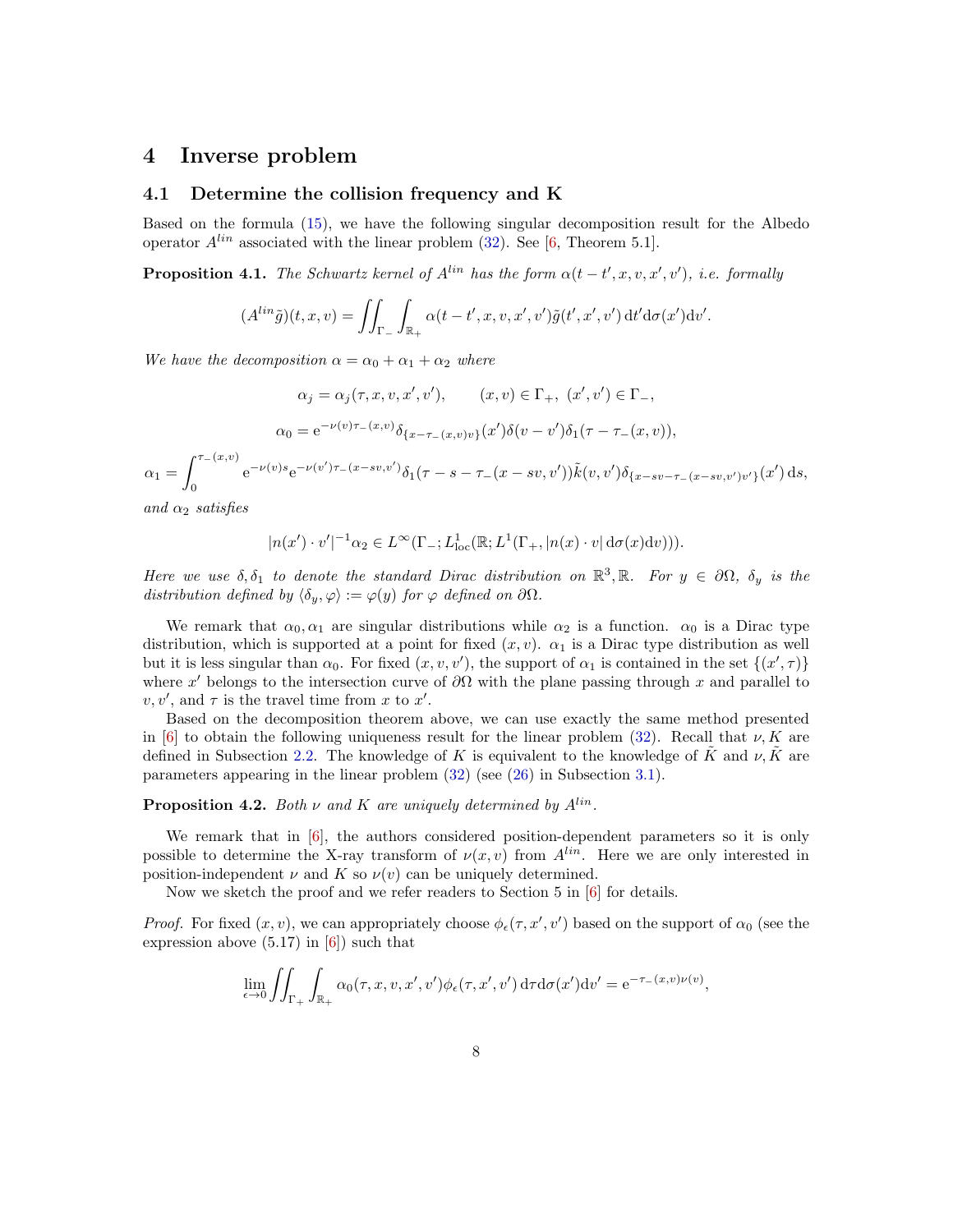$$
\lim_{\epsilon \to 0} \iint_{\Gamma_+} \int_{\mathbb{R}_+} \alpha_j(\tau, x, v, x', v') \phi_{\epsilon}(\tau, x', v') d\tau d\sigma(x') dv' = 0, \qquad j = 1, 2,
$$

so the action of  $\alpha$  on  $\phi_{\epsilon}$  gives the reconstruction formula of  $\nu$  from  $\alpha$ .

For fixed  $(x, t, v, v')$  with  $v \neq v'$ , we have  $\alpha_0 = 0$  and we can appropriately choose  $\psi_{\epsilon_1, \epsilon_2}$  based on the support of  $\alpha_1$  (see (3.9), (5.21) and (5.22) in [\[6\]](#page-9-6)) such that

$$
\lim_{\epsilon_1, \epsilon_2 \to 0} \int_{\mathbb{R}_+} \int_{\partial \Omega} \alpha_1(t - t', x, v, x', v') \psi_{\epsilon_1, \epsilon_2}(x', t') d\sigma(x') dt' = e^{-t\nu(v)} e^{-\tau_-(x - tv, v')\nu(v')} \tilde{k}(v, v'),
$$

$$
\lim_{\epsilon_1, \epsilon_2 \to 0} \int_{\mathbb{R}_+} \int_{\partial \Omega} \alpha_2(t - t', x, v, x', v') \psi_{\epsilon_1, \epsilon_2}(x', t') d\sigma(x') dt' = 0,
$$

so the action of  $\alpha$  on  $\psi_{\epsilon_1,\epsilon_2}$  gives the reconstruction formula of  $\tilde{k}$  (equivalent to K) from  $\alpha$  once  $\nu$ is reconstructed.  $\Box$ 

### 4.2 Determine the collision kernel

Now we are ready to explicitly present our main theorem. Our result depends on the uniqueness result (Proposition [4.2\)](#page-7-1) for the linear problem [\(32\)](#page-5-2) as well as the injectivity of the Gauss-Weierstrass transform (convolution with the Maxwellian  $\mu$ ). The following theorem is the precise version of Theorem [1.1.](#page-1-2) Recall that the Albedo operator A is defined by [\(30\)](#page-5-4) and  $\tilde{q}$ , B are defined by [\(23\)](#page-4-4).

**Theorem 4.3.** Let  $A^{(1)}$ ,  $A^{(2)}$  be the Albedo operators corresponding to the collision kernels  $q^{(1)}$ ,  $q^{(2)}$ satisfying [\(5\)](#page-0-0). Suppose

<span id="page-8-1"></span>
$$
A^{(1)}\tilde{g} = A^{(2)}\tilde{g} \tag{40}
$$

for any continuous  $\tilde{g}$  compactly supported in  $\mathbb{R}_+ \times \Gamma_-$ . Then

 $\tilde{q}^{(1)} = \tilde{q}^{(2)}.$ 

If we further assume

<span id="page-8-0"></span>
$$
B(\theta,\rho) = B(\frac{\pi}{2} - \theta,\rho),\tag{41}
$$

then  $\tilde{q}$  is just the Cartesian representation of q so we can conclude that

 $q^{(1)}=q^{(2)}$ 

in this case. (e.g. the hard sphere case  $(9)$  satisfies  $(41)$ .)

Proof. By [\(39\)](#page-6-2) and the assumption [\(40\)](#page-8-1) we have

$$
(A^{lin})^{(1)} = (A^{lin})^{(2)},
$$

and then by Proposition [4.2](#page-7-1) we have

$$
\nu^{(1)} = \nu^{(2)}, \qquad K^{(1)} = K^{(2)}.
$$

We define the function

$$
I(z) := \int_{\mathbb{S}^2} q\big(\cos^{-1}(\frac{|z\cdot\omega|}{|z|}), |z|\big) d\omega.
$$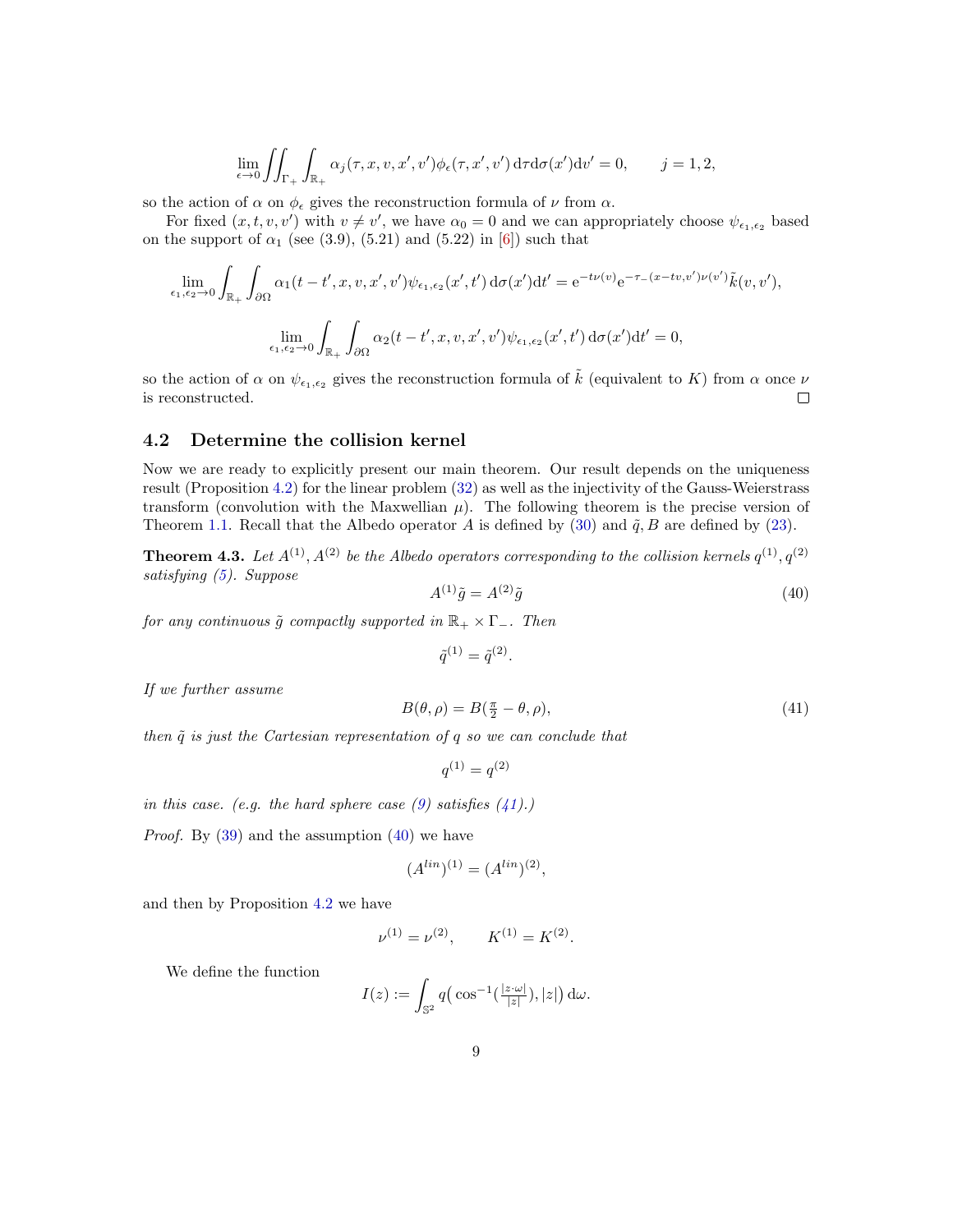Now we can write [\(19\)](#page-4-5) as

$$
\nu^{(j)}(v) = (I^{(j)} * \mu)(v)
$$

so  $\nu^{(1)} = \nu^{(2)}$  implies that  $I^{(1)} = I^{(2)}$  based on the injectivity of the Gauss-Weierstrass transform. Since we can write [\(20\)](#page-4-6) as

$$
k_1^{(j)}(u,v) = \mu^{\frac{1}{2}}(u)\mu^{\frac{1}{2}}(v)I^{(j)}(u-v),
$$

we have  $K_1^{(1)} = K_1^{(2)}$ . Recall that  $K^{(j)} = K_2^{(j)} - K_1^{(j)}$ , so  $K^{(1)} = K^{(2)}$  implies that  $K_2^{(1)} = K_2^{(2)}$ . Let  $\eta := u - v$ . We can write [\(21\)](#page-4-7) as

<span id="page-9-10"></span>
$$
k_2(\zeta, \eta) = \frac{2}{|\eta|^2} e^{-\frac{|\eta|^2}{4}} \int_{y \in \Pi} e^{-|y+\zeta|^2} \tilde{q}(|\eta|, |y|) d\Pi.
$$
 (42)

Here we view  $k_2$  as a function of the two new independent variables  $\zeta$ ,  $\eta$ . For each  $\zeta \in \Pi$ , the integral in [\(42\)](#page-9-10) is the value of the convolution of  $\mu$  and  $\tilde{q}(|\eta|,|\cdot|)$  over the plane  $\Pi$  at  $-\zeta$ . Hence  $K_2^{(1)} = K_2^{(2)}$ implies that  $\tilde{q}^{(1)} = \tilde{q}^{(2)}$  based on the injectivity of the Gauss-Weierstrass transform.

We remark that the proof above works for the general collision kernel  $q(\theta, |v-u|)$ . We restrict ourselves to q which has the form  $(5)$  mainly because this assumption is required for the wellposedness of the forward problem (Proposition [3.1\)](#page-5-5).

We mention that the 1-dimensional Gauss-Weierstrass transform is closely related with the Laplace transform. We also have an inversion formula involving Hermite polynomials for the general multi-dimensional Gauss-Weierstrass transform. We refer readers to Chapter 5 in [\[3\]](#page-9-11) for details.

# References

- <span id="page-9-5"></span>[1] Guillaume Bal. Inverse transport theory and applications. Inverse Problems, 25(5):053001, 2009.
- <span id="page-9-8"></span>[2] Tracey Balehowsky, Antti Kujanpää, Matti Lassas, and Tony Liimatainen. An inverse problem for the relativistic Boltzmann equation. arXiv preprint arXiv:2011.09312, 2020.
- <span id="page-9-11"></span>[3] Yu A Brychkov and A P Prudnikov. Integral Transforms of Generalized Functions. Gordon & Breach Sci. Publ, 1989.
- <span id="page-9-1"></span>[4] C. Cercignani. The Boltzmann Equation and Its Applications. Springer, Berlin, 1988.
- <span id="page-9-2"></span>[5] C. Cercignani, R. Illner, and M. Pulvirenti. The Mathematical Theory of Dilute Gases. Springer, Berlin, 1994.
- <span id="page-9-6"></span>[6] Mourad Choulli and Plamen Stefanov. Inverse scattering and inverse boundary value problems for the linear Boltzmann equation. Communications in Partial Differential Equations, 21(5-6):763–785, 1996.
- <span id="page-9-7"></span>[7] Mourad Choulli and Plamen Stefanov. An inverse boundary value problem for the stationary transport equation. Osaka journal of mathematics, 36(1):87–104, 1999.
- <span id="page-9-4"></span>[8] L. Desvillettes and C. Villani. On the trend to global equilibrium for spatially inhomogeneous kinetic systems: the Boltzmann equation. Invent. Math., 159(2):245–316, 2005.
- <span id="page-9-9"></span>[9] Ali Feizmohammadi and Lauri Oksanen. An inverse problem for a semi-linear elliptic equation in Riemannian geometries. Journal of Differential Equations, 269(6):4683–4719, 2020.
- <span id="page-9-3"></span>[10] Robert T Glassey. The Cauchy problem in kinetic theory. SIAM, 1996.
- <span id="page-9-0"></span>[11] H. Grad. Principles of the kinetic theory of gases. Handbuch der Physik, vol. XII:205–294, 1958.